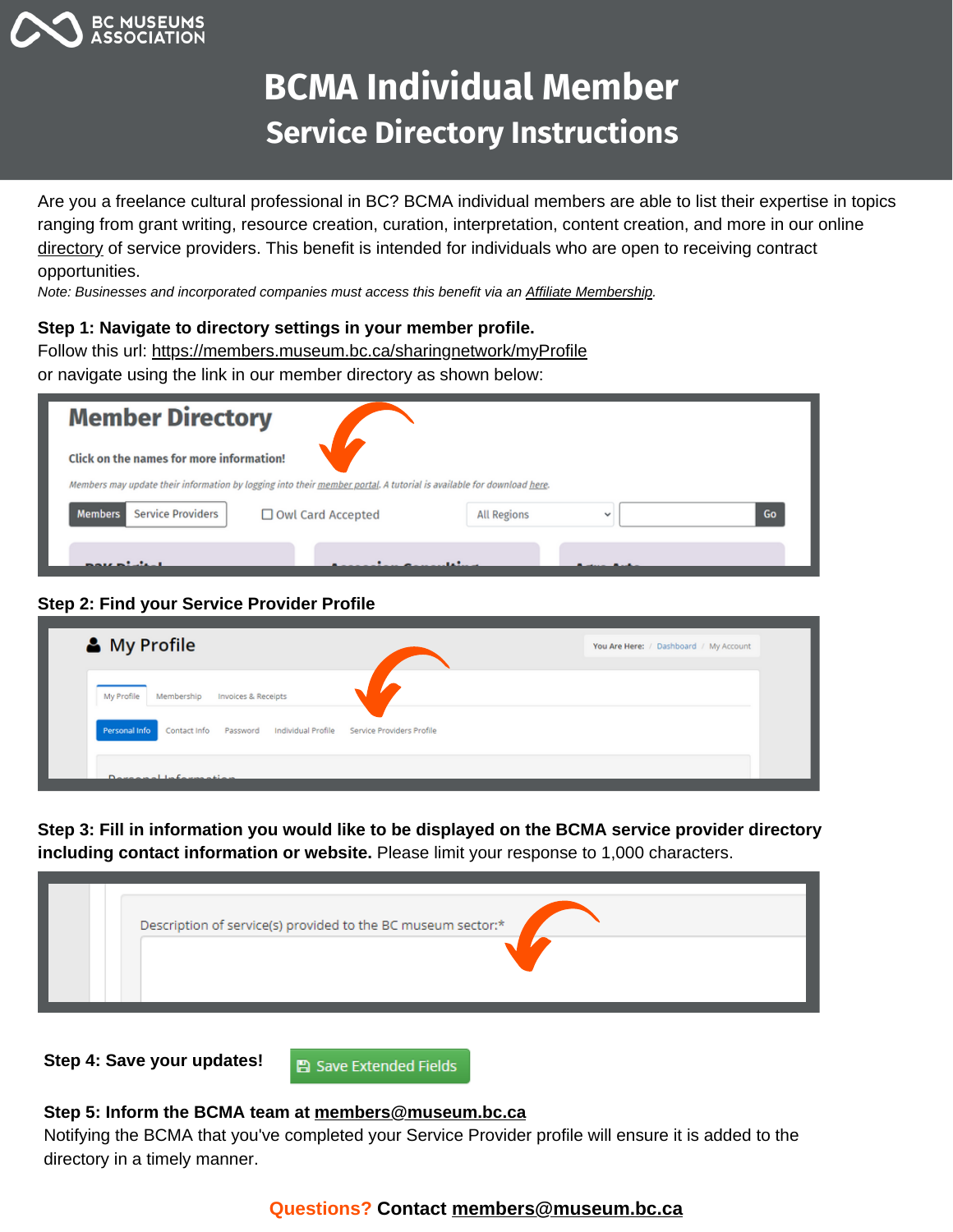

# **BCMA Affiliate Member Directory Update Instructions**

BCMA Service Provider members, including businesses, organizations, or individuals that earn income through contracts, service provisions, or other commercial activities receive the benefit of being included in our online directory of service providers. This is a [step-by-step](https://museum.bc.ca/directory/) guide on updating your information.

**Step 1: Navigate to directory settings in your member profile.**

Follow this url: <https://members.museum.bc.ca/sharingnetwork/myProfile> or navigate using the link in our member directory as shown below:

| <b>Member Directory</b>                                                                                              |                                                      |
|----------------------------------------------------------------------------------------------------------------------|------------------------------------------------------|
| Click on the names for more information!                                                                             |                                                      |
| Members may update their information by logging into their member portal. A tutorial is available for download here. |                                                      |
| <b>Service Providers</b><br><b>Members</b><br>Owl Card Accepted                                                      | Go<br><b>All Regions</b><br>$\overline{\phantom{a}}$ |
|                                                                                                                      |                                                      |

## **Step 2: Find your Service Provider Profile**

| & My Profile                                                                     | You Are Here: / Dashboard / My Account |
|----------------------------------------------------------------------------------|----------------------------------------|
| My Profile<br>Membership<br>Invoices & Receipts                                  |                                        |
| Personal Info Contact Info Password Individual Profile Service Providers Profile |                                        |
| Development to former without                                                    |                                        |

**Step 3: Fill in information you would like to be displayed on the BCMA service provider directory including contact information or website.** Please limit your response to 1,000 characters.

|  |  | Description of service(s) provided to the BC museum sector:* |
|--|--|--------------------------------------------------------------|
|--|--|--------------------------------------------------------------|

**Step 4: Save your updates!**

**图 Save Extended Fields**